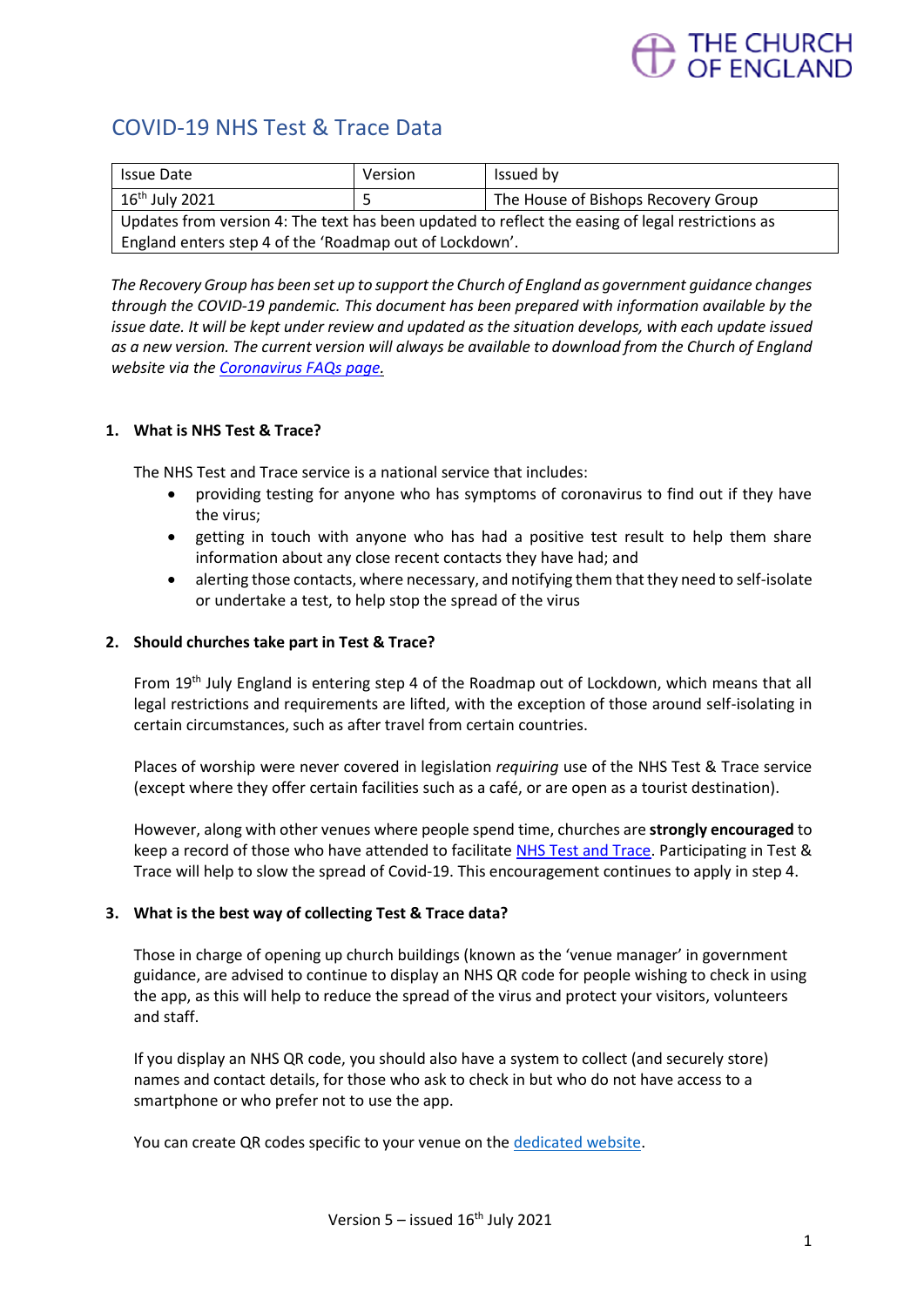# THE CHURCH<br>OF ENGLAND

# **4. How does Test & Trace app work?**

- Everyone who can is encouraged to download the NHS Covid-19 app. It is available free from all major app stores. Downloading apps will use mobile data so if people are worried about that then they are encouraged to download it at home or somewhere else with WiFi. Downloading the app over WiFi is very quick, but it is still much better to download it before going out.
- These QR code posters are a quick, simple and secure way for visitors to 'check-in' to your church using the app. If they 'check-in' using the app then you do not need to collect those customers' records separately.
- The NHS COVID-19 app has a check-in feature which enables users to 'check-in' to participating venues in England on their app by scanning that code. The information stays on the user's phone – it is not shared with the venue.
- If people open the NHS Test & Trace app, click 'check in to venue' and point the camera at the code it will read it automatically. It does not use any mobile data and does not require a mobile or WiFi signal. It will require the Bluetooth function to be switched on; this can be done in the settings feature. Bluetooth does not cause any charges to be added to phone bills, does not use any data, and is safe to leave on all the time.
- By 'checking-in', app users will have a digital diary on their phones of the venues they have been to which can support discussions with contact tracers if they become ill with coronavirus. It also means that important public health messages can be sent to relevant app users' phones if needed. Venues will **not** be named in any messages.
- Everyone recognises that there will be people who do not own a smartphone or who do not want to use the QR code system. An alternative system, possibly paper-based, should be provided for them to give their details (see question 6).

# **5. Tips on using Test and Trace**

- At least one poster should be available on the entrance of the building, in a place that is easy to see and convenient for visitors including those in wheelchairs and those with other disabilities. Multiple copies can be produced for different entrances and different size options are available.
- Please avoid locations where there will be high 'glare' and ensure the poster is on a flat surface so that QR codes can scan properly.
- If your venue is in England, and you are currently using your own QR code system to
- There is [a dedicated FAQs page](https://faq.covid19.nhs.uk/category/?id=CAT-01027&parentid=CAT-01025) on the app which may answer any more questions you have.
- **6. What about people who cannot or do not want to use the app?**
	- It is important to provide an alternative way of giving details for those who wish to do so. In collecting this data you need to let potential participants know what you are intending to do with their details, when these might be accessed by NHS Test and Trace and clearly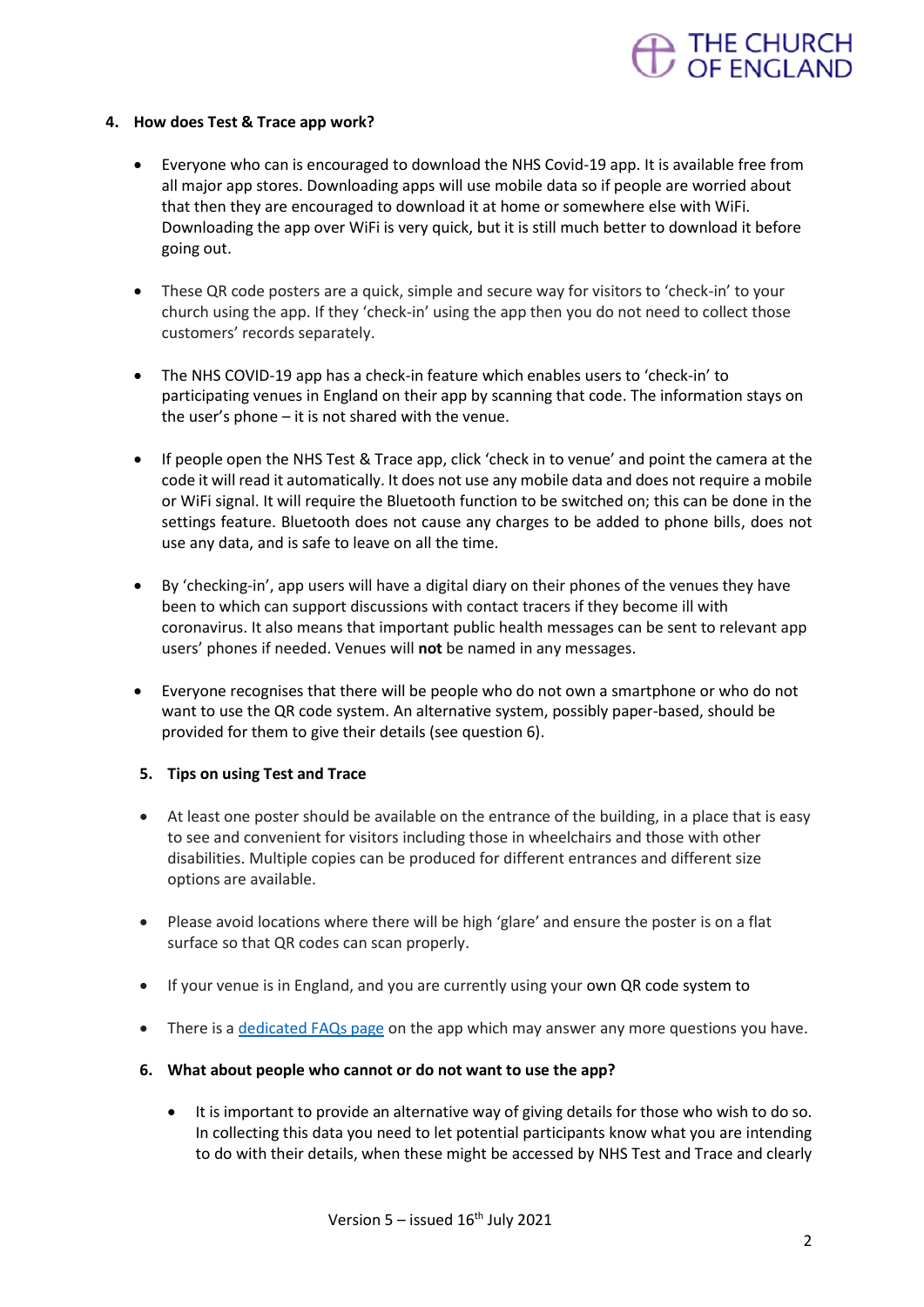

get their consent for this purpose. You can, for example, use a consent form and display a privacy notice at your premises or on your website.

- Privacy Notice templates for display in buildings and for online use together with a version of the Government template consent form are available [here,](https://www.churchofengland.org/more/media-centre/coronavirus-covid-19-guidance-churches#documents) which you can adapt and use. Please note you must amend the template as indicated for it to be specific for your church. If you are unsure about details, please seek advice from your Data Protection Officer or lead contact for data protection.
- As an alternative to completing the consent form the Government and the Information Commissions Officer have advised that an explanation of why the data is being collected from the top of the consent form can be read out in the service or to the individual coming into the building and their name, telephone number, date/time and an explicit tick to indicate their consent to their data being used for NHS Test and Trace. For staff and those who volunteer working in the building they can have their attention drawn to the wording of the Privacy Notice or wording on the consent form and record their name, telephone number, date/time and an explicit tick to confirm consent on a sheet when they enter.

The information that should be collected is:

- the name of the individual:
- a telephone number on which the individual may be contacted;
- an e-mail address if the individual is unable to provide a telephone number;
- a postal address if the individual is unable to provide an email address;
- the date and time that the individual entered the relevant premises;
- where the individual is a member of a group, the number of people in that group (including any member of the group that has scanned a QR Code when seeking to enter the relevant premises)
- Any information collected should be stored and deleted after 21 days in a way that does not risk unintended access (e.g. shredding paper documents and ensuring permanent deletion of electronic files).

### **7. What about recording consent for children?**

- If you are collecting data for NHS Test and Trace the details of the parent or guardian of an accompanied young person or child need only be collected. The app cannot be used by people under 16.
- For unaccompanied children or young people aged 13 years old or over, they can be asked to provide their details and sign the consent form, or make an individual booking where consent is required. You may need to explain to them what the data is being collected for so they understand what Test and Trace is about, rather than relying on them reading and understanding the privacy notice on their own.
- Where young people or children are coming unaccompanied then we would advise consultin[g Safer Environment and Activities](https://www.churchofengland.org/sites/default/files/2019-11/Safer%20Environment%20and%20Activities%20Oct19_0.pdf) from the National Safeguarding Team and adding a safeguarding assessment as part of the overall risk assessment for opening, particularly sections 1.3 on risk assessment and 2.10 on young people who attend church activities without their parents.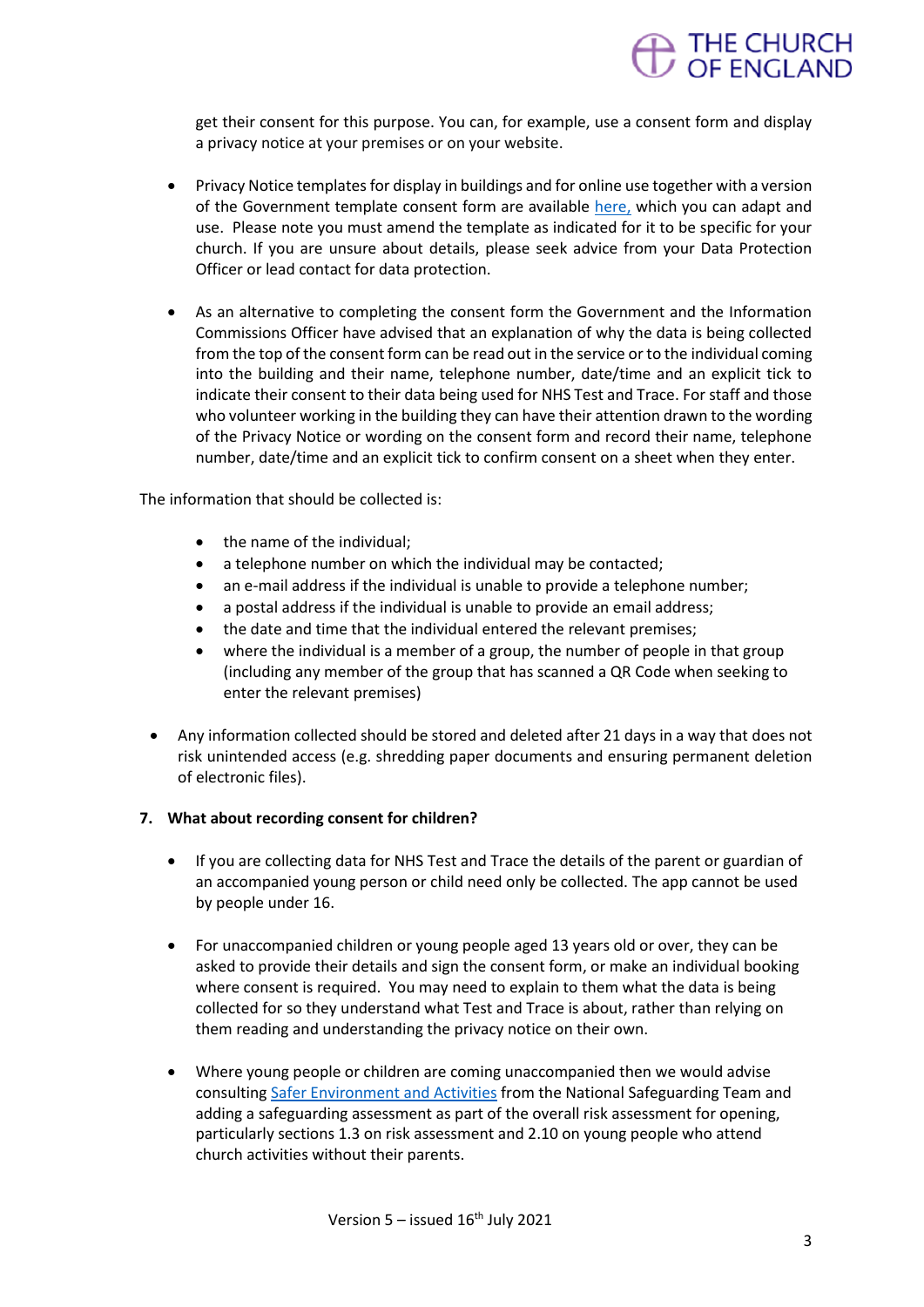

# **8. Should people be refused entry if they don't want to give their details?**

No. Government guidance is that this is voluntary, but we should encourage people to share their details in order to support NHS Test and Trace and advise them that this information will only be used where necessary to help stop the spread of COVID-19. The venue manager or the incumbent may decide that they will ask people to register details but this is not legally enforceable for access to places of worship.

# **9. Should we have different QR codes for different parts of our buildings?**

In most cases one QR code will be sufficient, although you might want to print multiple copies of the poster so you can have one at each entrance.

If you are a very large venue where people may visit only one area, such as a visitor centre, hall, or one part of the church, then you may wish to generate a separate QR code for each area. This will help people to check in to a specific location.

### **10. Should we have someone on duty to tell people about Test & Trace?**

It is suggested that for worship someone be available at the entrance to help facilitate the collection of the data, but this is not required. You can leave your building unattended with the poster on display.

# **11. What to do if the NHS contact you through Test and Trace.**

Contact tracers will:

- call you from 0300 013 5000
- send you text messages from 'NHStracing'
- ask you to sign into the [NHS Test and Trace contact-tracing website](https://eur02.safelinks.protection.outlook.com/?url=https%3A%2F%2Fcontact-tracing.phe.gov.uk%2F&data=02%7C01%7Cmark.betson%40churchofengland.org%7C43c684880268490aeefd08d81f375936%7C95e2463b3ab047b49ac1587c77ee84f0%7C0%7C0%7C637293669882459259&sdata=SZOYLY1PchgkTXLxF5us%2BMg28D3YzzGdWfp6j9Y%2BjNI%3D&reserved=0)

Contact tracers will never:

- ask you to dial a premium rate number to speak to them (for example, those starting 09 or 087)
- ask you to make any form of payment or purchase a product or any kind
- ask for any details about your bank account
- ask for your social media identities or login details, or those of your contacts
- ask you for any passwords or PINs, or ask you to set up any passwords or PINs over the phone
- disclose any of your personal or medical information to your contacts
- ask about protected characteristics that are irrelevant to the needs of test and trace
- provide medical advice on the treatment of any potential coronavirus symptoms
- ask you to download any software to your PC or ask you to hand over control of your PC, smartphone or tablet to anyone else
- ask you to access any website that does not belong to the government or NHS

# **12. What is the NHS Covid Pass?**

• The NHS Covid Pass is a new initiative being rolled out to particularly help manage attendance at large events. It is not yet something that there is much guidance on, and we would not recommend churches to use it until more information is available.